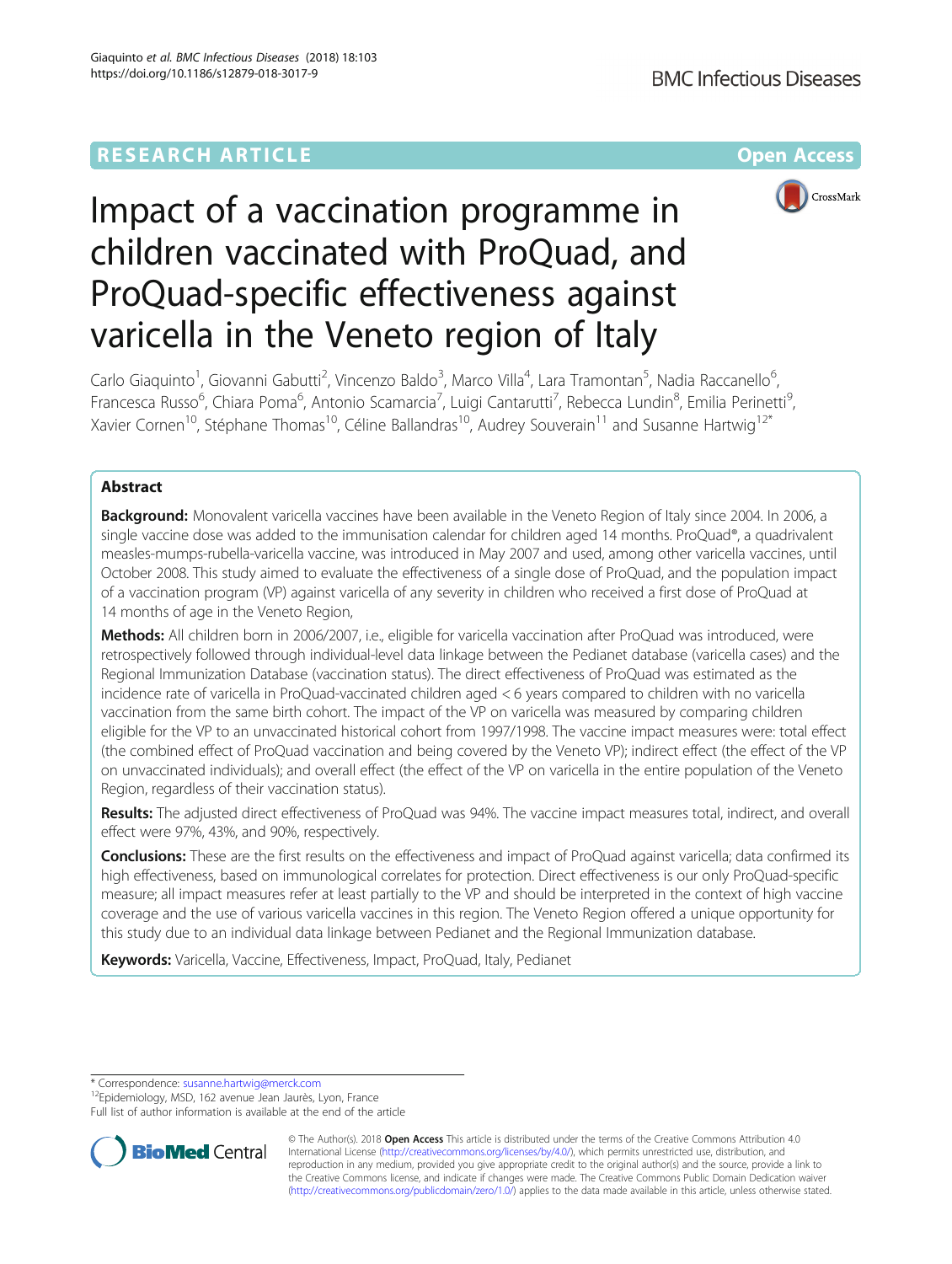#### Background

Varicella-zoster virus is the causal agent of varicella (chickenpox) and herpes zoster (shingles). Varicella is predominantly a childhood disease in unvaccinated populations, with a lifetime risk of acquisition of over 95%. Varicella is highly contagious, with secondary attack rates of 60% to 100% in susceptible individuals [\[1](#page-8-0)]. Although varicella is commonly considered a mild disease, it may cause serious complications [[2](#page-8-0)] and represents a sizeable societal burden for patients and their caregivers, sometimes leading to school and work absence [\[3](#page-8-0)].

Varicella vaccines have proven to be effective in preventing varicella. Models of the economic impact of childhood varicella vaccination have been performed in Italy, France, and Germany and have projected that routine vaccination programmes could dramatically reduce varicella-related morbidity and lead to a decrease in the number of varicella-related deaths (ranging from 57% to 87% across different strategies and settings) [\[4](#page-8-0), [5](#page-8-0)]. A vaccine coverage of 90% is projected to lead to savings from both a societal (40% to 60%) and a third-party payer (7% to 61%) perspective  $[4, 5]$  $[4, 5]$  $[4, 5]$  $[4, 5]$  $[4, 5]$ . The World Health Organisation advocates routine childhood immunisation against varicella in countries where the disease is an important public health and socioeconomic problem, where the vaccine is affordable, and where high (≥80%) vaccine coverage can be achieved and sustained [\[6](#page-8-0)].

In 1974, Takahashi and colleagues developed an attenuated strain of the varicella virus at the University of Osaka, called the OKA strain. Several monovalent and combined live attenuated varicella vaccines that are currently authorised in Europe were derived from this strain. These include the two monovalent vaccines: Varivax® (OKA/Merck strain, Merck & Co., Westpoint, United States) and Varilrix® (OKA/RIT strain, GlaxoSmithKline, Rixensart, Belgium), which were licensed in Europe in the 1990s, and two combined live attenuated quadrivalent vaccines against measles, mumps, rubella, and varicella (MMRV): ProQuad® (OKA/Merck strain, Merck & Co.) and Priorix Tetra® (OKA/RIT strain, GlaxoSmithKline), which were licensed in Europe as from 2006. The quadrivalent vaccines were developed to facilitate childhood vaccination programmes and to support the implementation of routine varicella vaccination.

Clinical trials on ProQuad demonstrated that one dose of the vaccine was immunologically comparable to concomitant administration of the M-M-R®II vaccine (Merck & Co.), a combined measles, mumps, and rubella vaccine, and Varivax [\[7,](#page-8-0) [8](#page-8-0)]. However, there have been no formal studies on the efficacy or effectiveness of ProQuad.

The Veneto Region is located in Northeastern Italy. Monovalent varicella vaccines have been available for private purchase there since 2004, and they were introduced into the vaccination programme (free of charge) in 2006 for children aged 14 months (2005 birth cohort). Catch-up vaccination was also included for those aged 12 years (1994 birth cohort) with no history of varicella [\[9](#page-8-0)]. In 2008, the Veneto Region added a second dose of varicella vaccine to the vaccination programme, which is to be administered at 6 years of age.

From 2004 to April 2007 in the Veneto Region, a monovalent varicella vaccine, mostly Varivax but also Varilrix, was usually administered concomitantly with the first dose of the measles-mumps-rubella vaccine. In May 2007, the Veneto Region was using ProQuad as a first dose, and in 2008 it began to use it for the second dose as well. However, in October 2008 ProQuad became unavailable and was replaced by the quadrivalent vaccine Priorix Tetra. Monovalent varicella vaccines were also distributed and administered throughout the above-mentioned period (Fig. [1](#page-2-0)).

In July 2012, the Italian Ministry of Health recommended concomitant injection of a measles-mumpsrubella vaccine and a monovalent varicella vaccine at age 14 months, due to concerns over a small increase in febrile convulsions when injecting MMRV vaccines as a first dose [[10\]](#page-8-0). The use of MMRV vaccines was reserved for the second dose at age 6, where no safety concern had been observed.

The aim of our study was to evaluate the effectiveness of a single dose of ProQuad, and the population impact of a vaccination program against varicella of any severity in children who received a first dose of ProQuad at 14 months of age in the Veneto Region of Italy.

#### **Methods**

#### Study setting

The Veneto Region is the fifth-largest region in Italy (after Lombardy, Campania, Lazio, and Sicily) with 21 Local Health Authorities (LHAs) and just over 4.9 million inhabitants. About 700,000 children under 14 years of age live in the Veneto Region, with an annual birth cohort of about 40,000 neonates [[11\]](#page-8-0). After the birth of a child, parents choose a family paediatrician (FP) as an identified primary care provider, as per the requirements of the Italian National Health Service (NHS). It is possible to change FPs, but NHS requirements state that a child must always be registered with one FP. In turn, FPs provide health care services free of charge and are responsible for referring children 0 to 6 years of age to NHS secondary and tertiary care when necessary.

#### Data sources

#### Pedianet

In 1999, Pedianet, an independent network of more than 400 FPs, was set up in Italy. Data from children whose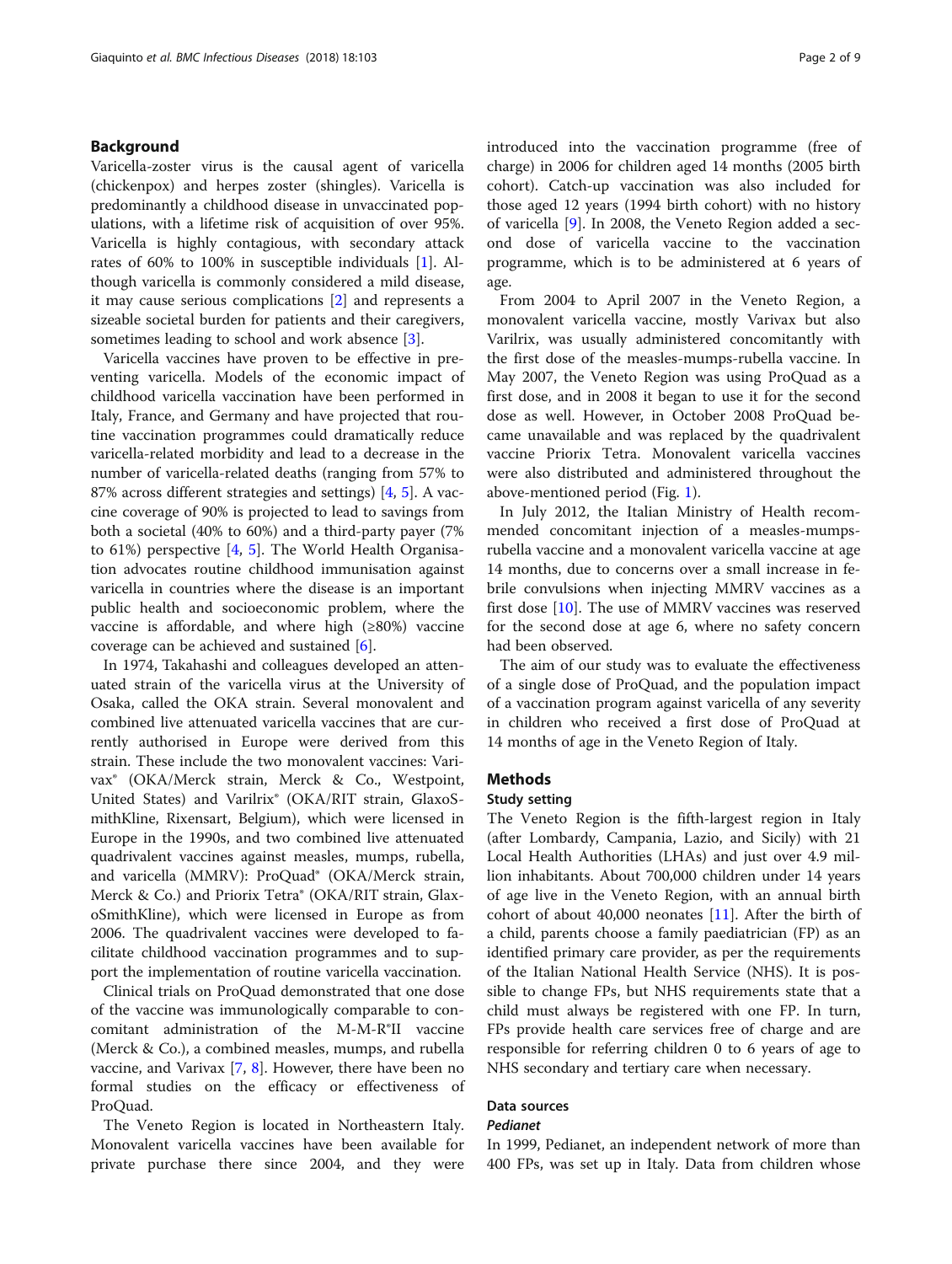<span id="page-2-0"></span>

parents have signed an informed consent are collected and transmitted to a central Pedianet database in Padova after anonymisation. There are 46 FPs in the Veneto Region that belong to Pedianet, representing about 8% of the paediatricians ( $n = 574$ ) in the region and covering a catchment area of 12 LHAs (Fig. 2). These 46 FPs care for about 52,000 children 0–14 years of age, including an annual birth cohort of 3500 to 4500 neonates, corresponding to about 10% of the regional birth cohort [\[11\]](#page-8-0).

#### Veneto regional immunization database

The Veneto Regional Immunization Database stores data on all immunisations administered in the region. All paediatric vaccinations included in the Veneto vaccination programme are administered free of charge at the district level by the LHAs. All LHAs record



immunisation data using the same software (the Sistema Informativo Anagrafe Vaccinale regionale, SIAVr application), and this data is then sent to the Regional Immunization Database.

#### Data collection and linkage

The 46 FPs participating in Pedianet in the Veneto Region identified all children in their patient files who were born in 2006/2007. The Pedianet ID numbers and corresponding fiscal codes (a unique identifier for each person living in Italy) for these children were then encrypted and sent by the FP through a secure channel to the Regional Immunization Database.

Information on the varicella vaccination status of these children and the vaccine brand used was taken from the Regional Immunization Database. Vaccine brand was missing for 67% of the children, as this field was not mandatory until 2010. We extracted information on vaccine type (monovalent or MMRV) whenever possible when information on vaccine brand was missing. As ProQuad was the only MMRV vaccine available in Italy until October 2008, all MMRV vaccines recorded prior this date were attributed to ProQuad. This increased the proportion of vaccines identified as ProQuad to 35%, and decreased the proportion of unknown vaccines to 58%. Vaccination data were then anonymised by discarding the fiscal code and keeping only the Pedianet ID and sent to Arsenàl.IT, Veneto's Research Centre for eHealth Innovation.

Information on the occurrence of varicella was extracted from the Pedianet database and sent with the Pedianet ID number to Arsenàl.IT, where it was linked to varicella vaccination data. Varicella cases recorded in the Pedianet database are based on physician confirmation only; no laboratory tests were performed.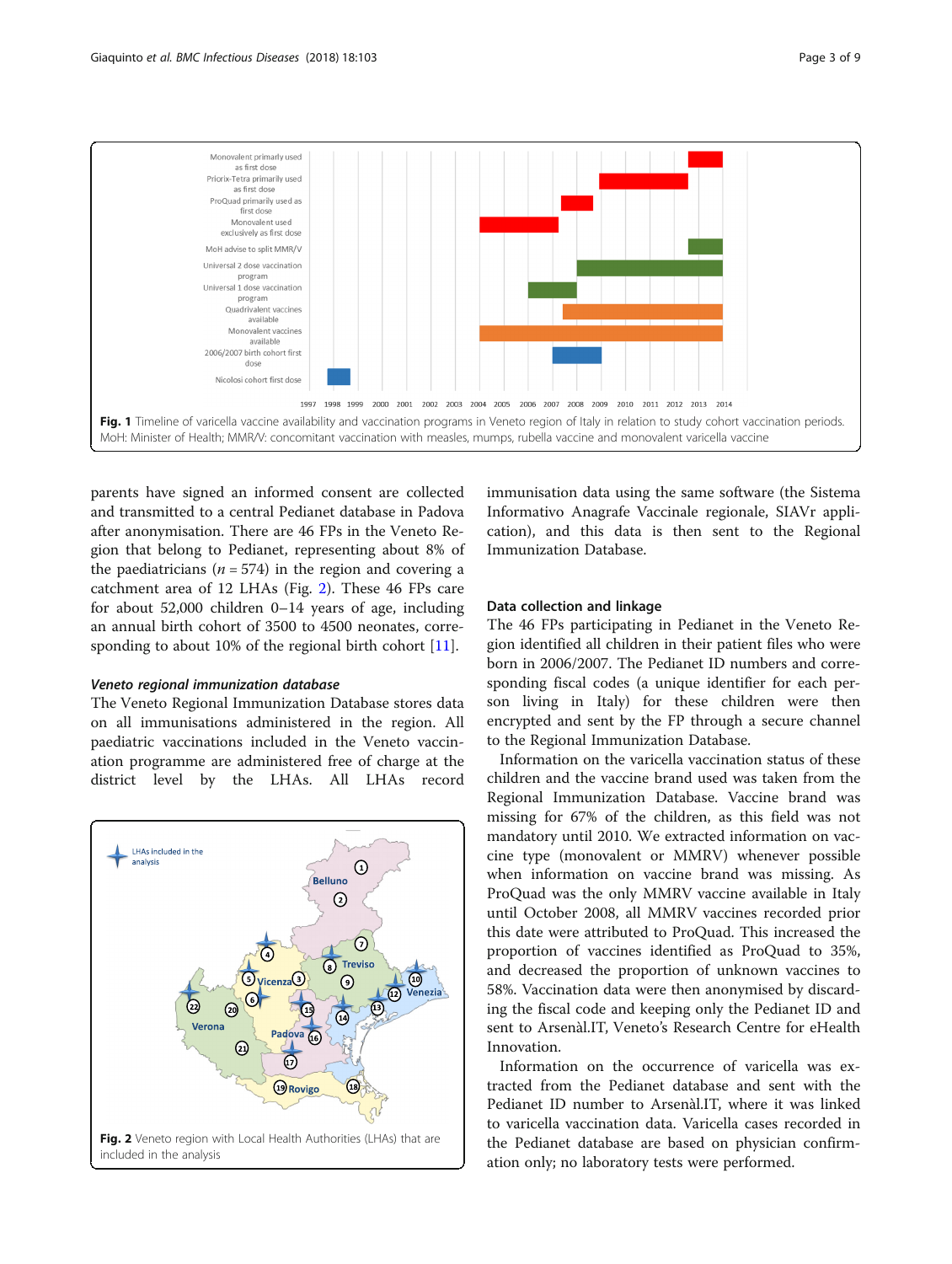#### Study sample

FPs identified 9343 children from the 2006/2007 birth cohort in their records, of whom 1720 were excluded (Table 1). Thus the final number of children in the study sample was 7623:

#### Statistical analyses

Children were followed from age 1 year until the occurrence of varicella, until they received the second dose of varicella vaccine (if vaccinated), their 6th birthday, or exit from the Pedianet database, whichever occurred first.

#### Direct effectiveness of a single dose of ProQuad

We measured the direct effectiveness (i.e., protection of vaccinee) of a single dose of ProQuad as the relative reduction in the incidence rate of varicella in the 2357 children who received ProQuad as a first dose of varicella vaccine (ProQuad-vaccinated children) in our study sample compared to the 912 unvaccinated children (Fig. [3](#page-4-0)). All these children belonged to the same population, were exposed to the same vaccination programme, and were followed over the same time period. Direct effectiveness was calculated according to the following formula:

$$
VE = 1 - \frac{\lambda_v}{\lambda_u} = 1 - hr
$$

Table 1 Reasons for exclusion

where  $\lambda_{\rm v}$  denotes the incidence rate in the ProQuadvaccinated group,  $\lambda_{\mu}$  the incidence rate in the unvaccinated group and hr. the hazard ratio estimated by means of a Cox proportional hazards model with vaccination status as a time-dependent variable. Sex, birth cohort, and number of visits to the FP were tested as covariates.

They were entered into the model as strata (not as actual predictors) if they caused the failure of the key assumption of proportionality. To account for the possibility that events within each LHA (or within FPs) are correlated, a Cox proportional hazards model for clustered events was fitted. The vaccination status of each child was set to 0 at the beginning of follow-up and remained at 0 throughout follow-up for unvaccinated children. For vaccinated children vaccination status

#### Impact of the vaccination programme on varicella in the Veneto region

switched 42 days after vaccination from 0 to 1.

We assessed three different vaccine impact measures:

- (1)the total effect, i.e., the combined effect of ProQuad vaccination and being covered by the vaccination programme in the Veneto Region, thus corresponding to the combination of direct and indirect effects.
- (2)the indirect effect, i.e., the population-level effect of widespread vaccination on unvaccinated individuals in the Veneto Region as a result of reduced transmission.
- (3)the overall effect, i.e., the effect of the vaccination programme on varicella in the entire population of the Veneto Region, regardless of their varicella vaccination status (Fig. [3](#page-4-0)) [\[12](#page-8-0)].

Data from a historical cohort [\[13](#page-8-0)] from the prevaccine era was used as the reference population. This cohort consisted of 33,343 children aged 0–14 registered with 35 Pedianet physicians across Italy (with an overrepresentation of Veneto and Marche regions) between 1 October 1997 and 30 September 1998, of whom 21,783 were estimated to be susceptible to varicella. Incidence rates among unvaccinated subjects from the same historical birth cohort were calculated by dividing reported numbers of varicella by estimated person-years. The person-years were estimated based on the number of susceptible children and varicella cases reported in the historical cohort [[13\]](#page-8-0) with assumption of uniform

| Reasons for exclusion <sup>a</sup>                                           | Number of children |  |
|------------------------------------------------------------------------------|--------------------|--|
| Failure to register in the Pedianet database before 6 months of age          | 683                |  |
| No visit to FP in the first year of life                                     | 430                |  |
| $<$ 4 visits to FP in the first 6 years of life                              | 389                |  |
| Varicella diagnosis in the first year of life                                | 200                |  |
| Varicella immunisation in the first year of life                             | 26                 |  |
| Received varicella vaccination from FP/missing date of varicella vaccination |                    |  |

 $FP$  family paediatrician

<sup>a</sup>some of the children had more than one reason for exclusion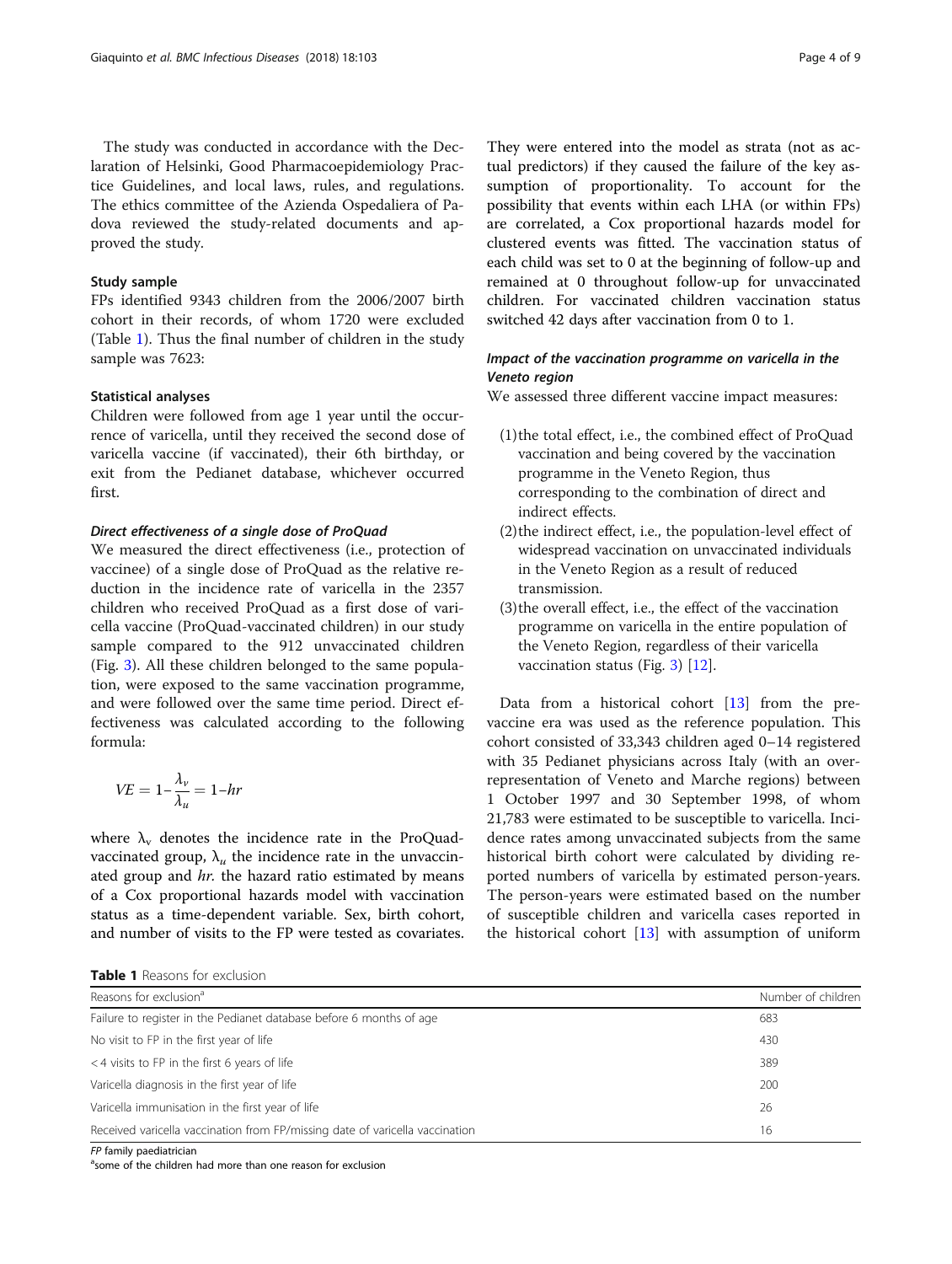<span id="page-4-0"></span>

distribution for the onset of the disease, i.e., a child who did not have a varicella diagnosis contributed a full year of exposed person-time, while a child diagnosed with varicella contributed only 6 months of exposed person-time.

Total effect The estimation of the total effect of the vaccination programme in the Veneto Region was evaluated by comparing the observed incidence rate of varicella in the first 6 years of life among the 2357 ProQuad-vaccinated children to corresponding incidence rates from the historical cohort (Fig. 3). It was calculated according to the following formula:

$$
VE = 1 - \frac{\lambda_v}{\lambda_p} = 1 - RR
$$

Where  $\lambda_{\nu}$  denotes the varicella incidence rate among ProQuad-vaccinated children and  $\lambda_p$  represents the rate in the unvaccinated historical cohort. The relative risk (RR) denotes the ratio of the varicella incidence rate among ProQuad-vaccinated children to the susceptibilityadjusted incidence rate in the pre-vaccination period [[13](#page-8-0)]. RR and corresponding 95% confidence intervals (CIs) were estimated with the Mantel-Haenszel method for incidence rates. Vaccinated person-time was calculated from date of first varicella vaccination plus 42 days to date of first censoring event, allowing for the delayed onset of immunity after vaccination.

Indirect effect In order to evaluate the indirect effect, the incidence rate of varicella in the 912 unvaccinated children in our study sample was compared to incidence rates from the historical cohort [[13](#page-8-0)] (Fig. 3). The indirect effect was defined as:

$$
VE = 1 - \frac{\lambda_u}{\lambda_p} = 1 - RR
$$

where  $\lambda_{\rm u}$  denotes the incidence rate in unvaccinated

children,  $\lambda_{\rm n}$  the incidence rate in the historical cohort, and RR the incidence rate ratio. RR and corresponding 95% CIs were estimated with the Mantel-Haenszel method for incidence rates. Unvaccinated person-time was calculated from age 1 year until either a first dose of ProQuad or first censoring event, whichever occurred first.

Overall effect In order to evaluate the overall effect, the incidence rate of varicella among all 7623 children (vaccinated and unvaccinated) in our study sample was compared to incidence rates from the historical cohort (Fig. 3) [[13](#page-8-0)]. The overall effect was defined as follows:

$$
VE = 1 - \frac{\lambda_{overall}}{\lambda_p} = 1 - RR
$$

where  $\lambda_{\text{overall}}$  denotes the average incidence rate in the population covered by the vaccination programme,  $\lambda_{p}$ the incidence rate in the historical cohort, and RR the incidence rate ratio. RR and corresponding 95% CIs were estimated with the Mantel-Haenszel method for incidence rates. Person-time was calculated from age 1 year until date of first censoring event.

#### Results

Among the 7623 children in our study sample, 6711 (88%) were vaccinated against varicella. Among vaccinated children, 2357 (35.1%) received ProQuad and 4354 (64.9%) received a different varicella-containing vaccine (Varivax, Varilrix, Priorix Tetra, or an unknown brand). Our unvaccinated population numbered 912 (Fig. [4\)](#page-5-0). We compared sex distribution, birth cohort (2006 and 2007) and the affiliation to different LHAs in vaccinated and unvaccinated children in our study sample. The sex distribution was equal in both populations and no difference was observed in the distribution of vaccinated and unvaccinated children across the two birth cohorts.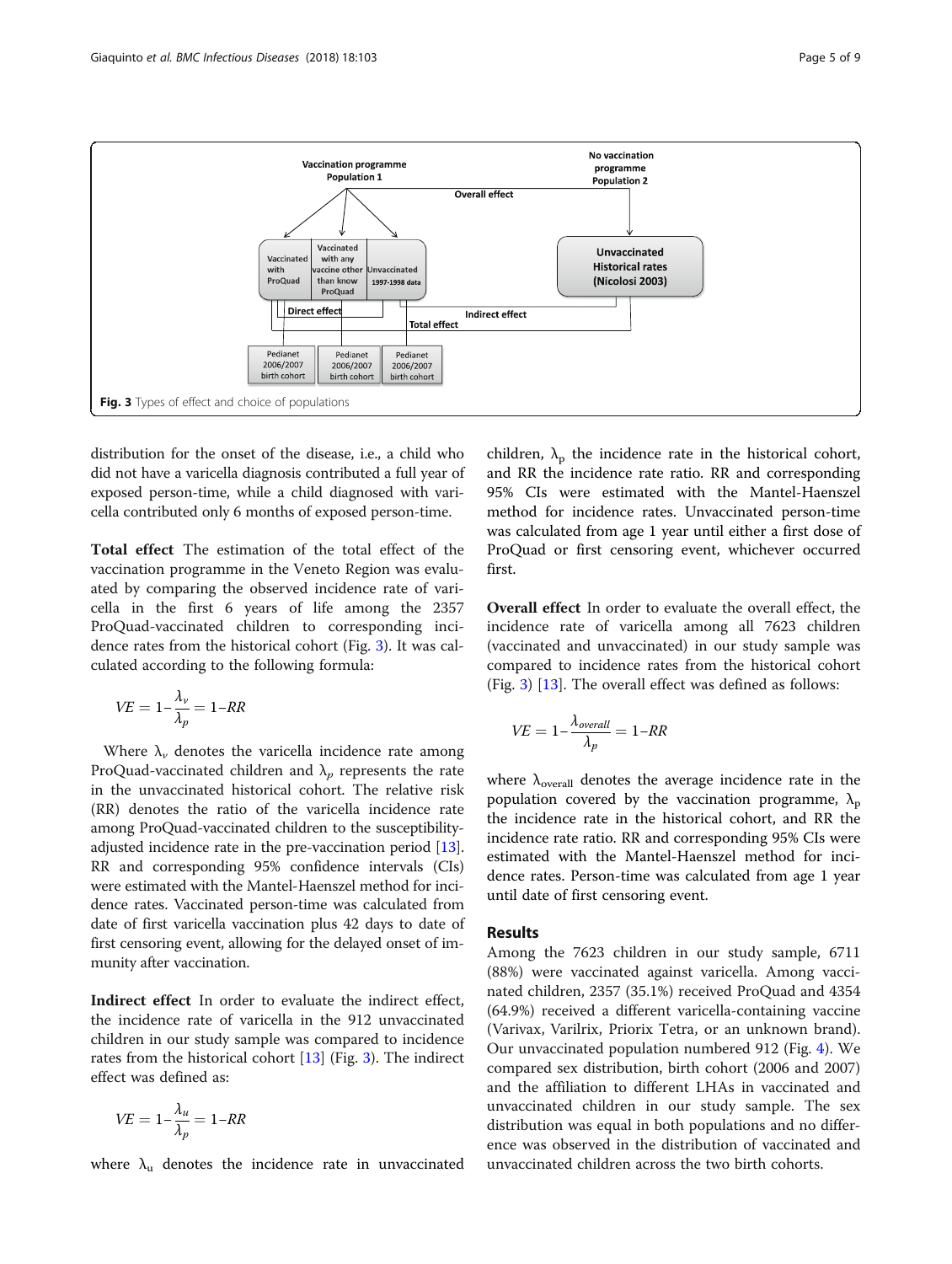Among the 2357 ProQuad-vaccinated children, 43 varicella cases were reported, compared to 287 cases among the 912 unvaccinated children. Of these 287 varicella cases, 110 occurred between 12 and < 24 months of age, 34 occurred in children aged 24 to < 36 months, 58 in children 36 to < 48 months of age, 41 cases in children aged 48 to  $< 60$  months and 44 cases occurred in children between 60 and < 72 months of age. Among ProQuad-vaccinated children, only two varicella cases occurred in the second and third year of life, 16 in the fourth, 9 in the fifth and 14 in the sixth. No varicella cases were observed during the first 42 days after vaccination.

#### Effectiveness of a single dose of ProQuad

Varicella incidence among ProQuad-vaccinated children was 0.43 (95% CI: 0.31–0.57) per 100 person-years compared to 6.37 (95% CI: 5.66–7.16) per 100 person-years among unvaccinated children. The crude direct vaccine effectiveness was estimated at 93% (95% CI: 90–95%) and 94% (95% CI: 91–95%) when adjusted for number of visits to the FP (Table 2).

#### Vaccine impact: Total, indirect and overall effects

When comparing the varicella incidence among ProQuad-vaccinated children (0.43 per 100 person years, 95% CI: 0.31–0.57) with that of the historical cohort (11.87 per 100 person-years, 95% CI: 11.22–12.54), the total effect of ProQuad was estimated at 97% (95% CI: 96–98%) (Table 2).

When comparing the varicella incidence among the unvaccinated children (6.37 per 100 person-years, 95% CI: 5.66–7.16) in our study cohort to that of the historical cohort, an indirect effect of 43% (95% CI: 35–50%) was estimated (Table 2).

The overall effect was calculated by comparing the average incidence among both vaccinated and unvaccinated children in our study sample (1.2 per 100 personyears, 95% CI: 1.09–1.32) with that of the historical cohort, yielding an overall effect of 90% (95% CI: 89–91%) (Table 2).

| Table 2 Summary of vaccine effectiveness and population |  |  |
|---------------------------------------------------------|--|--|
| impact results                                          |  |  |

| Vaccine effect       | VF   | 95% CI          |
|----------------------|------|-----------------|
| Direct effectiveness |      |                 |
| Crude                | 0.93 | $(0.90 - 0.95)$ |
| Adjusted             | 0.94 | $(0.91 - 0.95)$ |
| Total effect         | 0.97 | $(0.96 - 0.98)$ |
| Indirect effect      | 0.43 | $(0.35 - 0.50)$ |
| Overall effect       | 0.90 | $(0.89 - 0.91)$ |

VE please define, CI confidence interval

<span id="page-5-0"></span>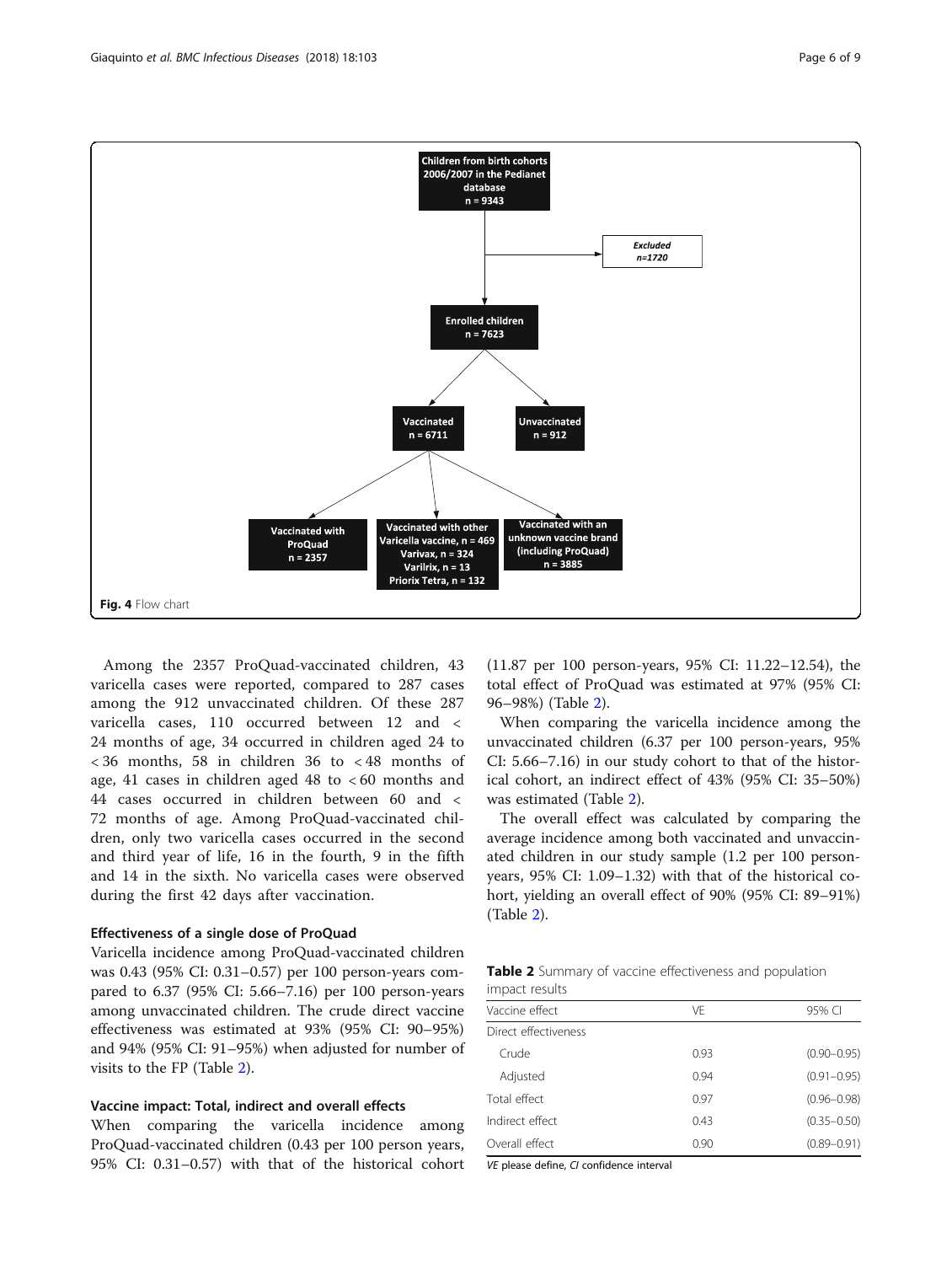#### **Discussion**

To the best of our knowledge, this study was the first to measure ProQuad-specific effectiveness and the impact of a vaccination programme against varicella in children vaccinated with the quadrivalent MMRV vaccine ProQuad. The Veneto Region of Italy offered a unique possibility to conduct this study for two reasons. First, the region is covered by the Pedianet network, which includes data generated by FPs during routine patient care and stored in files using a unique, anonymised Pedianet ID that can be linked through the fiscal code to data from the Regional Immunization Database, where all vaccination data are stored. Second, the Veneto Region was the only place in Europe where the quadrivalent MMRV vaccine ProQuad was used shortly after varicella vaccination was introduced into the vaccination programme.

Values for direct effectiveness and impact were very high, with a direct vaccine effectiveness of 93% (95% CI: 90–95%), and impacts of 97% (95% CI: 96–98%), 43% (95% CI: 35–53%), and 90% (95% CI: 89–91%) for the total, indirect, and overall effects, respectively, confirming the vaccine efficacy and effectiveness reported in previous studies conducted with the monovalent vaccine Varivax, which contains the same varicella component as ProQuad [[14\]](#page-8-0).

When interpreting vaccine effectiveness and impact, some limitations have to be considered. When estimating direct vaccine effectiveness, we made the assumption that vaccine status was random, i.e., that the characteristics of vaccinated and unvaccinated children from the same birth cohorts did not differ. We found no differences in sex distribution or birth cohort affiliation, and adjusted for number of visits to the FP. A further assumption was equal susceptibility and an equal opportunity to be exposed to varicella (random mixing), which may not always apply when incidence rates are very low.

For the measures of vaccine impact (as measured by total, indirect, and overall effect), the study used a historical cohort to represent a pre-vaccination period [[13](#page-8-0)], assuming this cohort was reasonably similar and that the method of collection of cases and susceptibility to varicella did not differ between the two time periods. While we do not know how many children in the historical cohort came from the Veneto Region, they were all registered with Pedianet FPs in Italy, and the Veneto Region was over-represented. Considering that the same software used by FPs in their routine practice (junior Bit) was used as a data collection system in both studies, differences in data collection should be limited. The historical cohort represents a population completely unexposed to varicella vaccination, as the vaccine was not yet on the Italian market, but other than this key difference, we assumed there

was no other difference in susceptibility to varicella between the two populations.

Our historical cohort was based on the study sample from Nicolosi et al. [[13\]](#page-8-0). However, these children were only followed for 1 year. To rule out the possibility that this was a high- or low-incidence year for varicella, we performed a sensitivity analysis using the 2006/2007 birth cohorts from a neighbouring region without a varicella vaccination programme (Lombardia) registered with Pedianet as comparator and followed them up to their 6th birthday. The total effect of 97% (95% CI: 96–98) that we obtained confirmed our results.

Based on a previously conducted pilot study in which we extracted vaccination data from the Regional Immunization Database for all children born between 2003 and 2013, we have a good picture of varicella vaccine coverage in the Veneto Region for these birth cohorts. Varicella vaccines have been available in the Veneto Region since 2004, and vaccination coverage increased rapidly, from 15% in the 2004 birth cohort to 72% in the 2005 birth cohort, who were of vaccinating age when the varicella vaccine became part of the Veneto Region's vaccination programme. For the 2006 to 2013 birth cohorts, vaccine coverage was high and stable, between 83% and 90%.

The three vaccine impact measures (total, overall, and indirect effects) relate to the vaccination programme and depend on vaccine coverage in the population. For the total effect we compared varicella incidence in ProQuad-vaccinated children to that in the historical cohort, but this effect cannot be fully attributed to Pro-Quad. It is partly attributable to all varicella vaccines that were administered to children between 2004 and the end of follow-up in 2013, as it consists not only of the direct effectiveness of the vaccine that the child received but also the indirect protection associated with the herd immunity that comes with increasing vaccine coverage [\[12](#page-8-0)]. If the effectiveness of other varicella vaccines was lower than that of ProQuad, the level of exposure to varicella of the children vaccinated with ProQuad would be higher than expected in a hypothetical cohort of children vaccinated with ProQuad only, thus leading to an underestimation of the total effect, that can be attributed to ProQuad. On the contrary, if the effectiveness of other varicella vaccines was higher, we would have observed an overestimation of the total effect compared to a hypothetical cohort vaccinated with ProQuad only. Therefore, the estimation of direct vaccine effectiveness is the best estimate of the performance of ProQuad that is not confounded by the use of other varicella vaccines. Indirect and overall vaccine effects are not vaccine-specific; they are attributable to all vaccines used in the study period.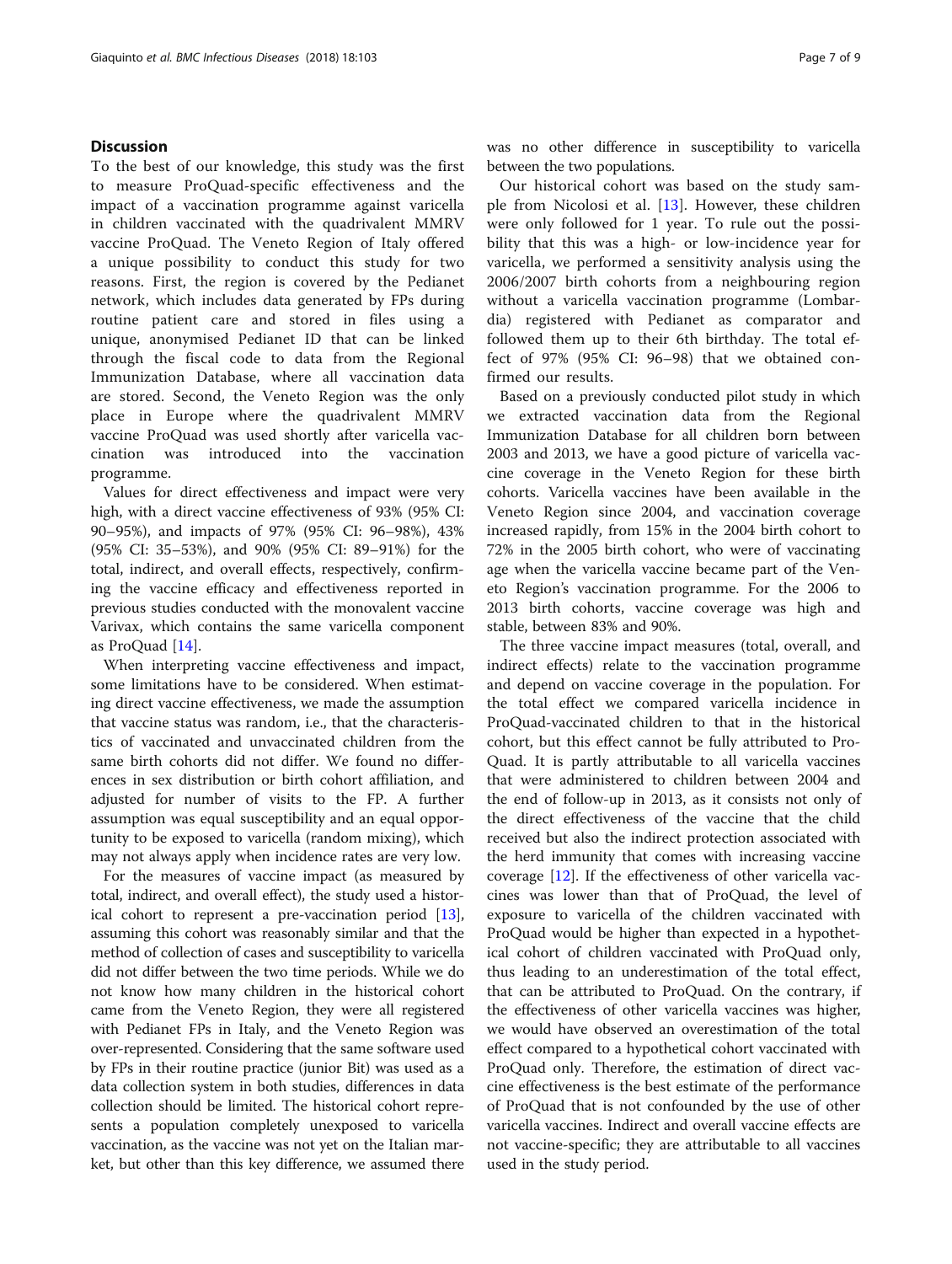A general limitation of this study is that information on vaccine brand was missing for almost 60% of the children in our study sample. Therefore we performed a sensitivity analysis using the same methodology as described above, but including all vaccinated children (whatever the brand) and compared the results to the ProQuad-specific analyses. Crude direct vaccine effectiveness was 91% (95% CI: 89–93%) and 92% (95% CI: 90–93%) when adjusted for the number of visits to the FP, and the total effect of varicella vaccination with any brand was 95% (95% CI: 96–97%). These results are very similar to the ones we report here; however, as the vaccine brand was unknown in almost 60% of vaccinated children, and as we assume, based on procurement figures, that most of them were vaccinated with ProQuad, we cannot draw conclusions about the potential effectiveness of other varicella vaccines that were used in children in the Veneto Region in 2003–2013.

#### Conclusion

Our study was the first to measure the ProQuad-specific effectiveness and impact of a vaccination program against varicella in ProQuad-vaccinated children. Effectiveness and impact results were very high in the Veneto Region, with an adjusted direct vaccine effectiveness of 94% (95% CI: 90–95%) and a total effect of 97% (95% CI: 96–98%), confirming the vaccine efficacy and effectiveness reported in previous studies on a single dose of the monovalent vaccine, Varivax, which contains the same varicella component as ProQuad [\[15,](#page-8-0) [16\]](#page-8-0). The overall effect of the vaccination program against varicella in the region was 90% (95% CI: 89–91%) and an indirect effect of 43% (95% CI: 35–53%) was also demonstrated in the unvaccinated population. For methodological reasons the Proquad-specific vaccine effectiveness was estimated for a single dose schedule, however, it is worth to point out that varicella vaccination is recommended to be given as a two dose schedule, as two vaccine doses have been shown to result in higher seroconversion rates and higher vaccine efficacy against both, severe and mild disease. The Veneto Region in Italy offered a unique opportunity to conduct this study, due to the possibility to link information from the Regional Immunization Database with data from the Pedianet database.

#### Abbreviations

CI: Confidence interval; FP: Family paediatrician; LHA: Local Health Authority; MMRV: Measles, mumps, rubella, varicella; NHS: National Health Services; RR: Relative risk; VP: Vaccination programme

#### Acknowledgements

We would like to thank all Pedianet FPs involved in the study: Balliana Franco, Barbazza Maria Carolina, Barbieri Patrizia, Belluzzi Gabriele, Benetti Eleonora, Bonaiuto Francesco, Brusaterra Ivana, Cantarutti Luigi, Carnazza Silvia, Castaldo Massimo, Cavedagni Monica, Ciscato Carla, Cozzani Sandra, D'Amanti Vito Francesco, De Marchi Annamaria, Dell'Antonia Fabio, Doria Mattia, Drago Stefano, Fama Mario, Ferrara Enrico, Ferrarese Marta, Frison

Ezio, Fusco Fabrizio, Gallo Giovanni, Giancola Giuseppe, Giaretta Letizia, Girotto Silvia, Lista Cinzia, Luise Francesco, Macropodio Nadia, Meneghetti Stefano, Milani Massimo, Pandolfini Vittorio, Pasinato Angela, Passarella Andrea, Pisanello Lorena, Pittarello Daniele, Ruffato Bruno, Sambugaro Daniela, Saretta Luigi, Savastano Renato, Semenzato Flavio, Spanevello Valter, Tamassia Gianni, Toderini Luisa, and Toffol Giacomo. Additional thanks go to Anne Schuyleman for study coordination during the first year, Lamia Lafi for the preparation of the graphs, Sonia Twardowski for study assistance, and Trudy Perdrix-Thoma for editing of the manuscript. Finally, we would like to thank Filippo Da Re (Veneto Region) for providing useful information about vaccinations in the Veneto Region. An abstract of this manuscript was published at the annual ESPID Conference 2017.

#### Funding

The work was funded by Sanofi Pasteur MSD.

#### Availability of data and materials

The data that support the findings of this study are available from Pedianet or Regione Veneto but restrictions apply to the availability of these data, which were used under license for the current study, and so are not publicly available. Data are however available from the authors upon reasonable request and with permission of Pedianet and Regione Veneto.

#### Authors' contributions

CG, GG, VB, LT, EP, ST, CB, and SH contributed to the study design, data analysis, and interpretation of findings. LT, NR, FR, CP, ASc, LC, and XC contributed to the data collection and interpretation of findings. MV, ST, and AS contributed to the data analysis and interpretation of findings. RL contributed to the interpretation of findings. All authors critically reviewed the manuscript and approved the final version.

#### Ethics approval and consent to participate

The ethics committee of the Azienda Ospedaliera of Padova reviewed the study related documents and approved the study.

#### Ethics approval and consent to participate

Data from children whose parents have signed an informed consent are collected and transmitted to a central Pedianet database in Padova after anonymisation.

#### Competing interests

CG received consultancy and research grants to his referral Institutions from SPMSD, Merck, GSK-Bio, Gilead, ViiV-Healthcare; GG received grants from Sanofi Pasteur MSD, GSK Biologicals SA, Novartis, Pfizer, and Sequirus for taking part to advisory boards, expert meetings, for acting as speaker and/or organizer of meetings/congresses and as principal investigator and chief of O.U. in randomized controlled trials, and he recently became a member of the Regional Commission on Vaccines (Emilia Romagna Region, Italy) without any decision making role; the Commission has only a technical and scientific role; VB received grants from GSK, SPMSD, Novartis, and Pfizer for taking part in advisory boards, expert meetings, being a speaker or an organizer of congresses/conferences, and acting as promoter of epidemiological studies partially supported by vaccine producers; LC received research grants from SPMSD, and GSK-Bio; EP, XC, ST, CB, and SH were employees of Sanofi Pasteur MSD during the study period; AS was working as a consultant for Sanofi Pasteur MSD, mandated by AIXIAL; MV, LT, NR, FR, ChP, ASc, and RL don't have any competing interests to declare.

#### Publisher's Note

Springer Nature remains neutral with regard to jurisdictional claims in published maps and institutional affiliations.

#### Author details

<sup>1</sup>Department of Women and Child Health, University of Padova, Padova, Italy <sup>2</sup> Department of Medical Sciences, University of Ferrara, Ferrara, Italy <sup>3</sup>Department of Cardiac, Thoracic, and Vascular Sciences, Hygiene and Public Health Unit, University of Padova, Padova, Italy. <sup>4</sup>ATS della Valpadana, Cremona, Italy. <sup>5</sup> Consorzio Arsenàl. IT, Viale Oberdan 5, 31100 Treviso, Italy.<br><sup>6</sup> Sonrice of Hygiene Premotion and development Venete Pegipp Venice. <sup>6</sup>Service of Hygiene Promotion and development, Veneto Region, Venice, Italy. <sup>7</sup>Società Servizi Telematici, Pedianet, Padova, Italy. <sup>8</sup>Penta Foundation